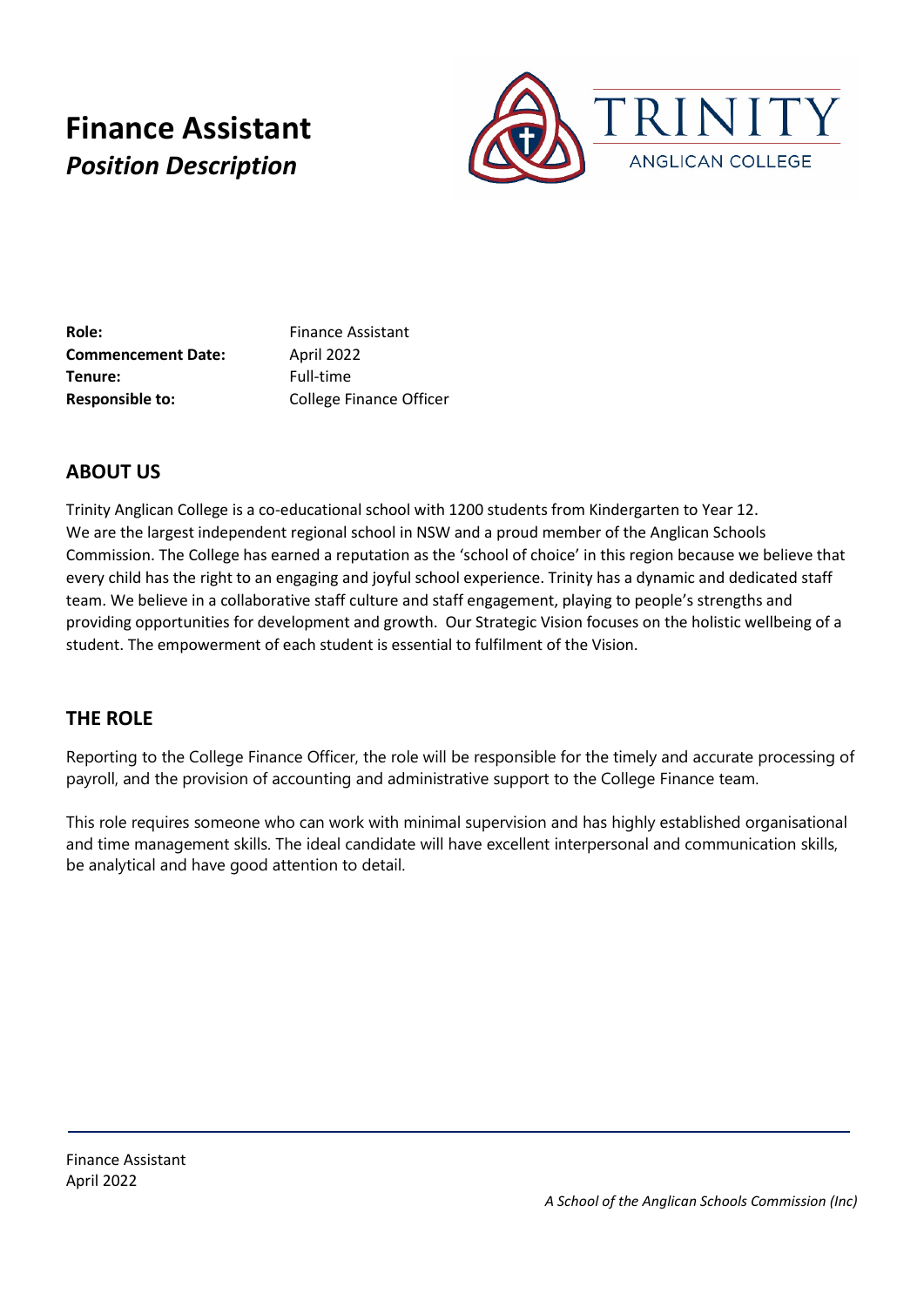# **Finance Assistant** *Position Description*



## **RESPONSIBILITIES AND DUTIES**

The Finance Assistant is responsible for:

Finance

- General accounting tasks including the processing of general ledger journals and completion of reconciliations
- Variance analysis
- Assisting with the preparation of budgets and forecasts
- Contributing to audit processes including the preparation of audit working papers

#### Payroll

- Timely and accurate processing of payroll
- Maintaining payroll records in an accurate and confidential manner
- Applying awards and multi enterprise bargaining agreements
- Ensuring superannuation, PAYG and FBT obligations are accurately prepared and met in accordance with statutory timeframes

#### General

- Contributing to the continuous improvement of workflows, processes and efficiencies
- Responding to staff queries in a professional, timely and courteous manner
- Participating in collaborative planning activities and other meetings or activities relevant to the position
- Other tasks assigned by the College Finance Officer and Business Manager

### **REQUIREMENTS OF THE POSITION**

- Sound knowledge and experience of accounting practices, procedures and processes in a large organisation
- Relevant experience in payroll
- Attention to detail, accuracy and capacity to problem solve
- Demonstrated ability to be organised, prioritise work, and manage time effectively to meet deadlines
- Excellent interpersonal and communication skills
- High degree of professionalism and confidentiality
- High level of computer literacy including proficiency in computerised accounting systems, Microsoft Excel, Word and Outlook
- Experience using iChris or Synergetic highly desirable but not essential
- Must be supportive of the Christian ethos of the College
- Current Working with Children Check or willing to obtain one